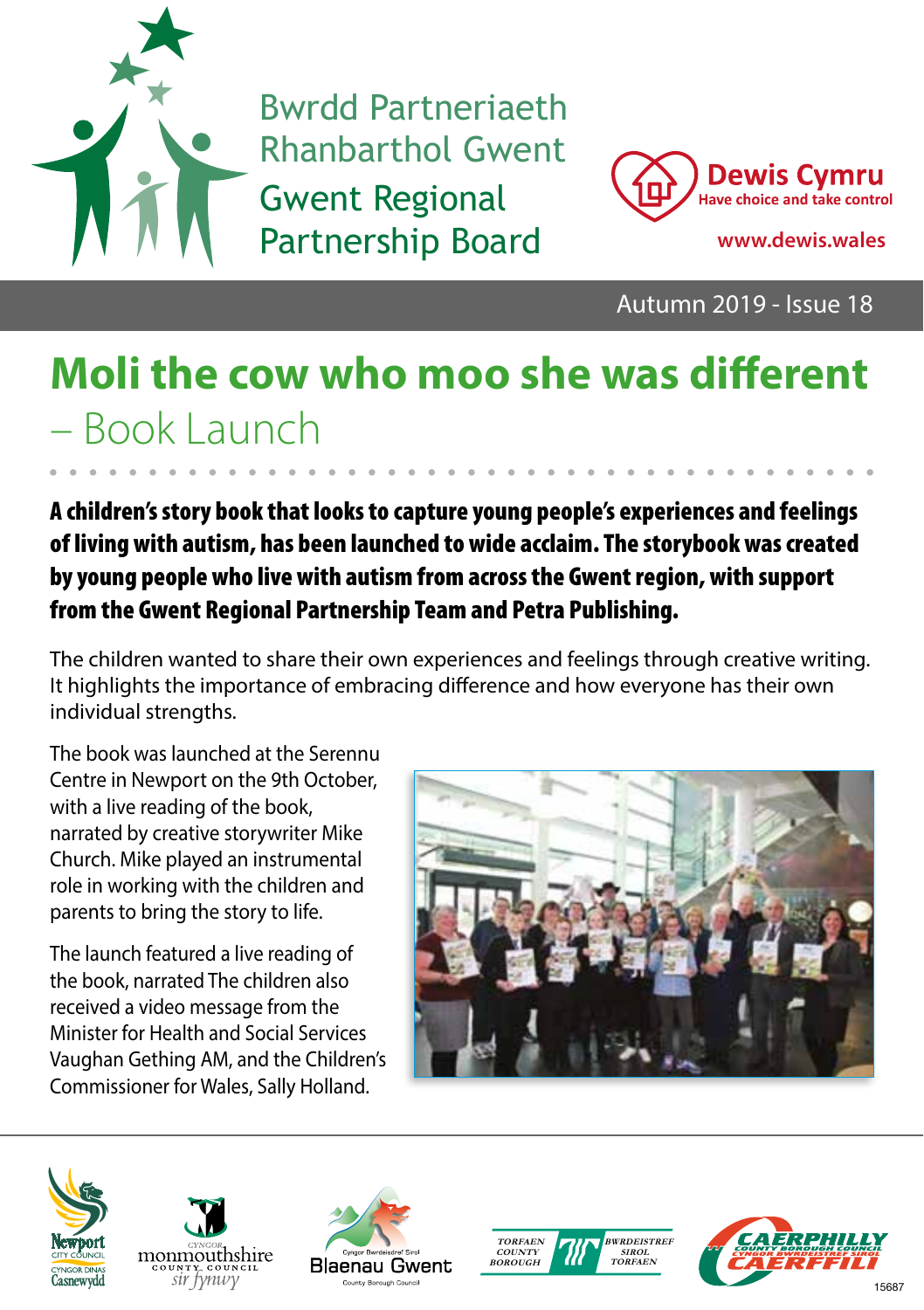#### **Continued**



The children wanted to share their own experiences and feelings through creative writing. It highlights the importance of embracing difference and how everyone has their own individual strengths.

The book was launched at the Serennu Centre in Newport on the 9th October, with a live reading of the book, narrated by creative storywriter Mike Church. Mike played an instrumental role in working with the children and parents to bring the story to life.

The launch featured a live reading of the book, narrated The children also received a video message from the Minister for Health and Social Services Vaughan Gething AM, and the Children's Commissioner for Wales, Sally Holland.

Natasha Harris from the Gwent Regional Partnership Team also attended the Welsh Autism Show in Cardiff to promote the book and received excellent feedback.

Natasha said: "It's been a real privilege to take this project forward in Gwent as I'm hugely passionate about raising awareness of autism and tackling stigma.

"The young people were fantastic and shared their creative ideas and experiences of their autism to help tackle issues that were important to them.

"The project really gave the young people a voice and I feel very proud of the book they have created and can't wait to promote it throughout Gwent. The response to the book has been amazing!"

The book has been published by Petra Publishing who have previously worked with a parent group in Caerphilly to create **'the Elephant Who Forgot'**; a book that was developed to raise awareness of dementia for children.

Copies of the book will also be distributed to Primary Schools and libraries in Gwent and is available to purchase through Petra Publishing.

If you would like to know more about the project please contact Natasha Harris:

Natasha.Harris@torfaen.gov.uk

**If you would like to purchase a copy of 'Moli the Cow who moo she was different' please visit the Petra Publishing website:** 

**www.petrapublishing.org**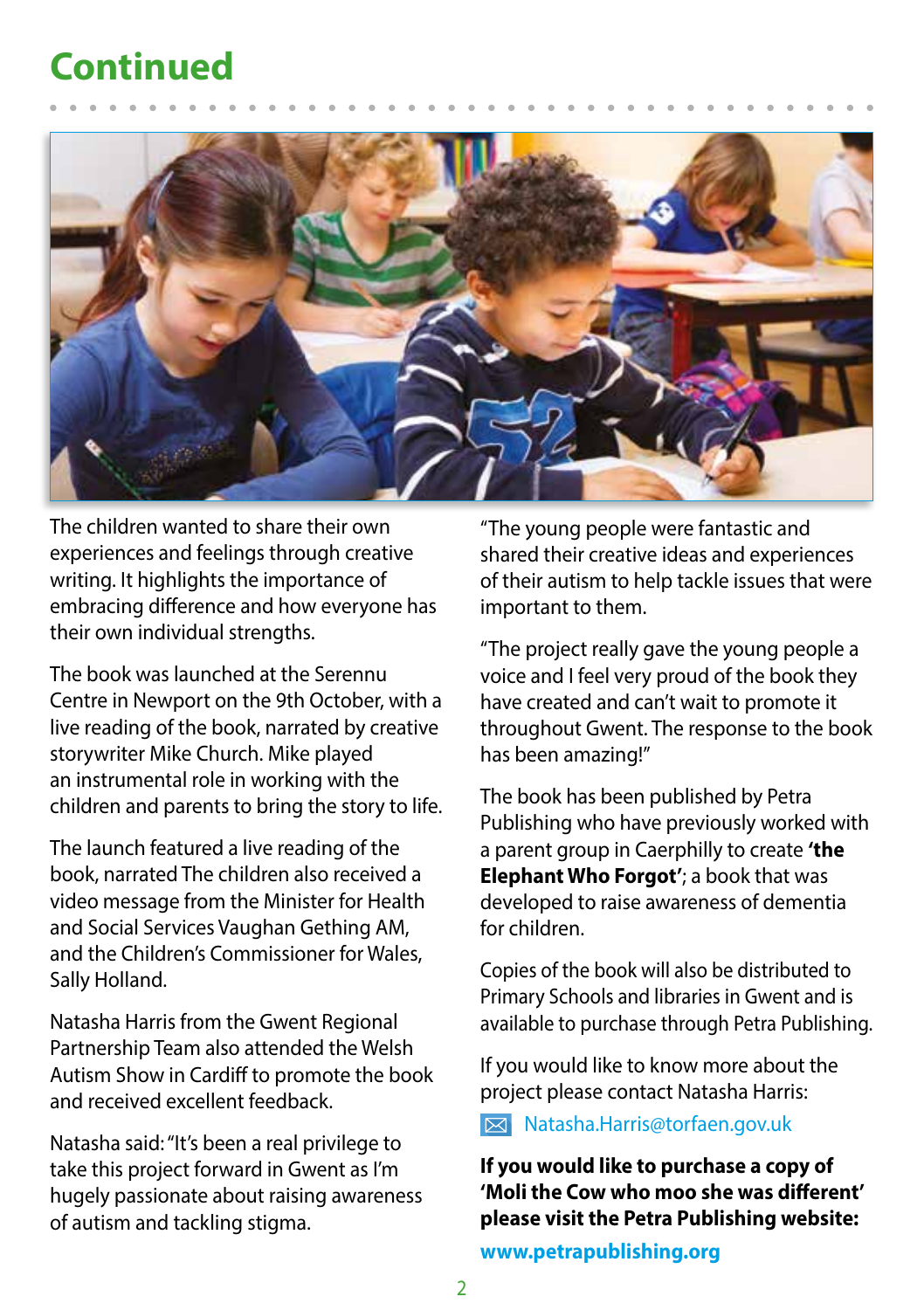### **Magic Moments in Homecare Resource**

Back in March 2019, the Wales School for Social Care Research and the Gwent Regional Partnership Team hosted an event that invited domiciliary carers from across the region to share kind, compassionate and heart-warming stories of the care and support that they provide.

These stories have now been collated into a booklet. This resource helps celebrate the commitment, compassion and skills of homecare staff across Gwent, the booklet can also be used as a training resource to inspire homecare providers to create their own magic moments and deliver personal outcome focused care.

If you would like a copy of 'Magic Moments in Homecare' booklet please contact Chris Hooper:

Chris.Hooper@torfaen.gov.uk



# **Career College Consortium Recognition**

# **Comisiwn Bevan Commission**

Back in March 2019, the Wales School for Social Care Research and the Gwent Regional Partnership Team hosted an event that invited domiciliary carers from across the region to share kind, compassionate and heart-warming stories of the care and support that they provide.

The consortium work has recently been recognized by the Bevan Commission as an early innovation exemplar, this will provide the opportunity to engage with other innovators and the Bevan Academy to support the delivery of this unique approach to workforce development.

Through this work we have also been nominated for a Careers Wales 'Valued Partner Award' for our engagement with secondary school pupils across Gwent around roles and careers in the social care sector. The award ceremony will take place on November the 14th at Cardiff Bay so we ask all readers to please keep their fingers crossed!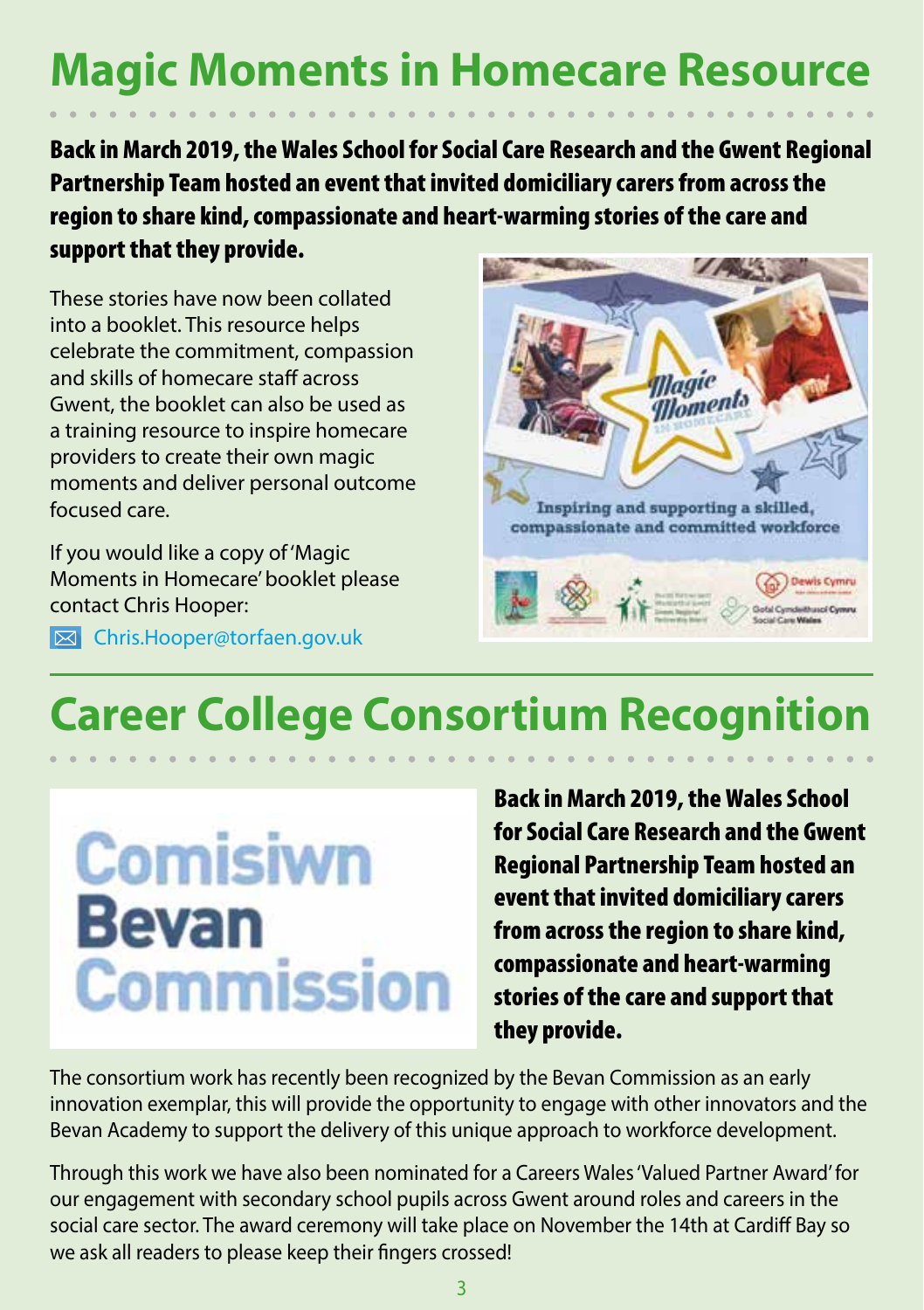# **Launch of Our Vision and Intentions for Adult Advocacy in Gwent**

The official launch for the regional co-produced commissioning strategy for adult advocacy in Gwent took place on Friday October 25th at Pontypool Active Living Centre. Advocacy services are there to support citizens with a wide range of issues including participation in social services.

Advocacy ensures that individual's views, wishes and feelings are heard and taken into account giving them more voices, choice and control in decision making processes. Led by the Gwent Regional Partnership Board, with support from AgeCymru's Golden Thread Advocacy programme we have taken a co-productive approach to developing a Gwent adult advocacy strategy.



Local authority commissioners, advocacy providers and local citizen's work together to shape the strategy and this launch marks the first time that regional commissioning strategy has been developed in this way.



Grant funded through the integrated Care Fund, the Gwent access to advocacy (GATA) helpline has been developed alongside the strategy and will provide a single point of access to advocacy services for citizens and care professionals. Fully trained advisers can provide information, advice and support and make referrals to adult advocacy services across the region. The helpline is available 10:00am to 3:00pm Monday to Friday on 0808 801 0566.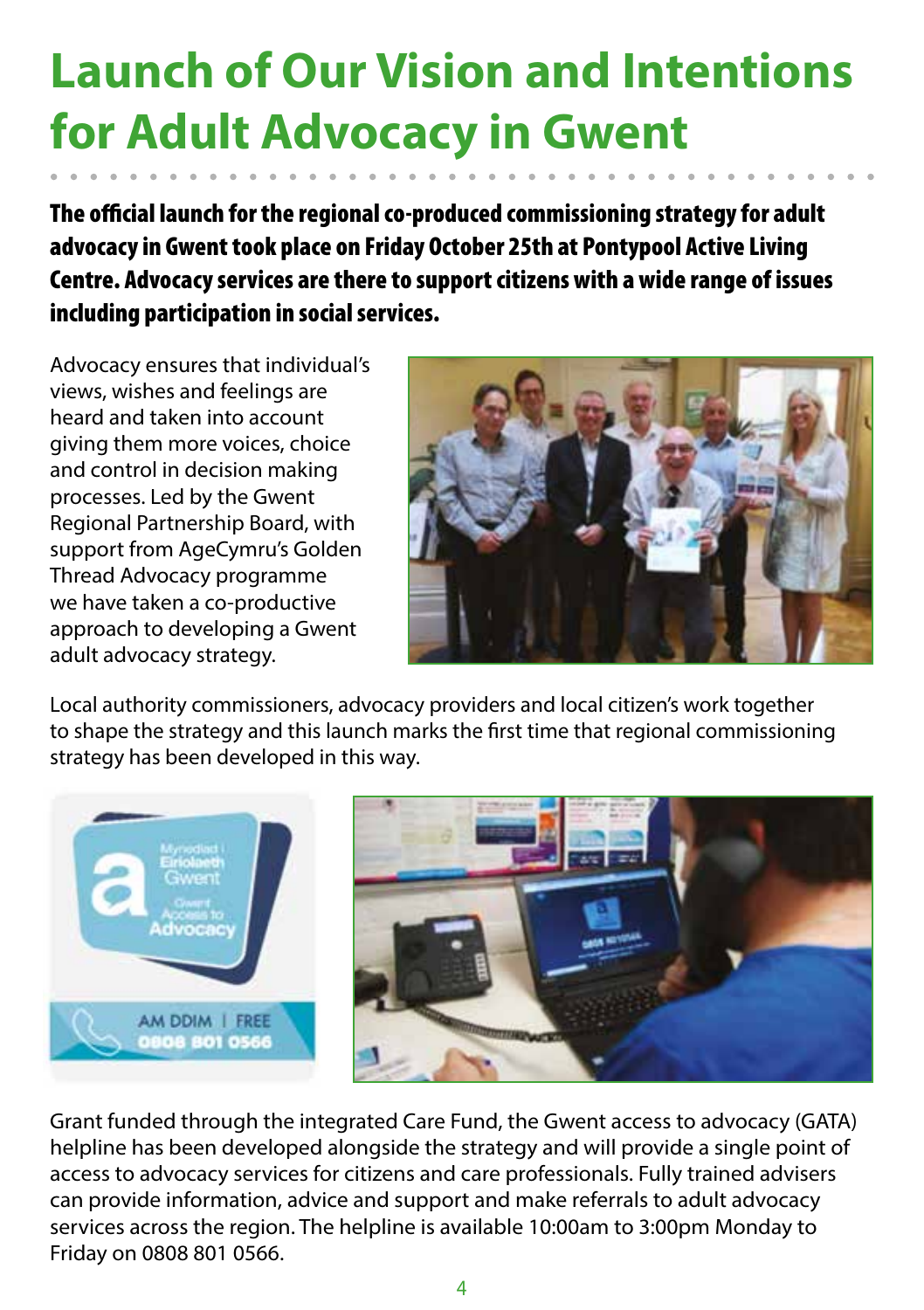# **Citizen Panel in Action**

The Gwent regional citizen panel continues to meet on a regular five weekly basis, and having travelled around different venues in Gwent, has now decided to meet – at least for the next few months – in a central venue, at Cwmbran Library.

At their last meeting, in October, the panel were pleased to welcome the Future Generations Commissioner, Sophie Howe, and had a very fruitful discussion session – being very pleased to see the Commissioner making many notes!



The September meeting also had a short presentation on time credits – as this is something that the panel are keen to see put in place, to be an option for people to receive as a way of recognising their involvement.